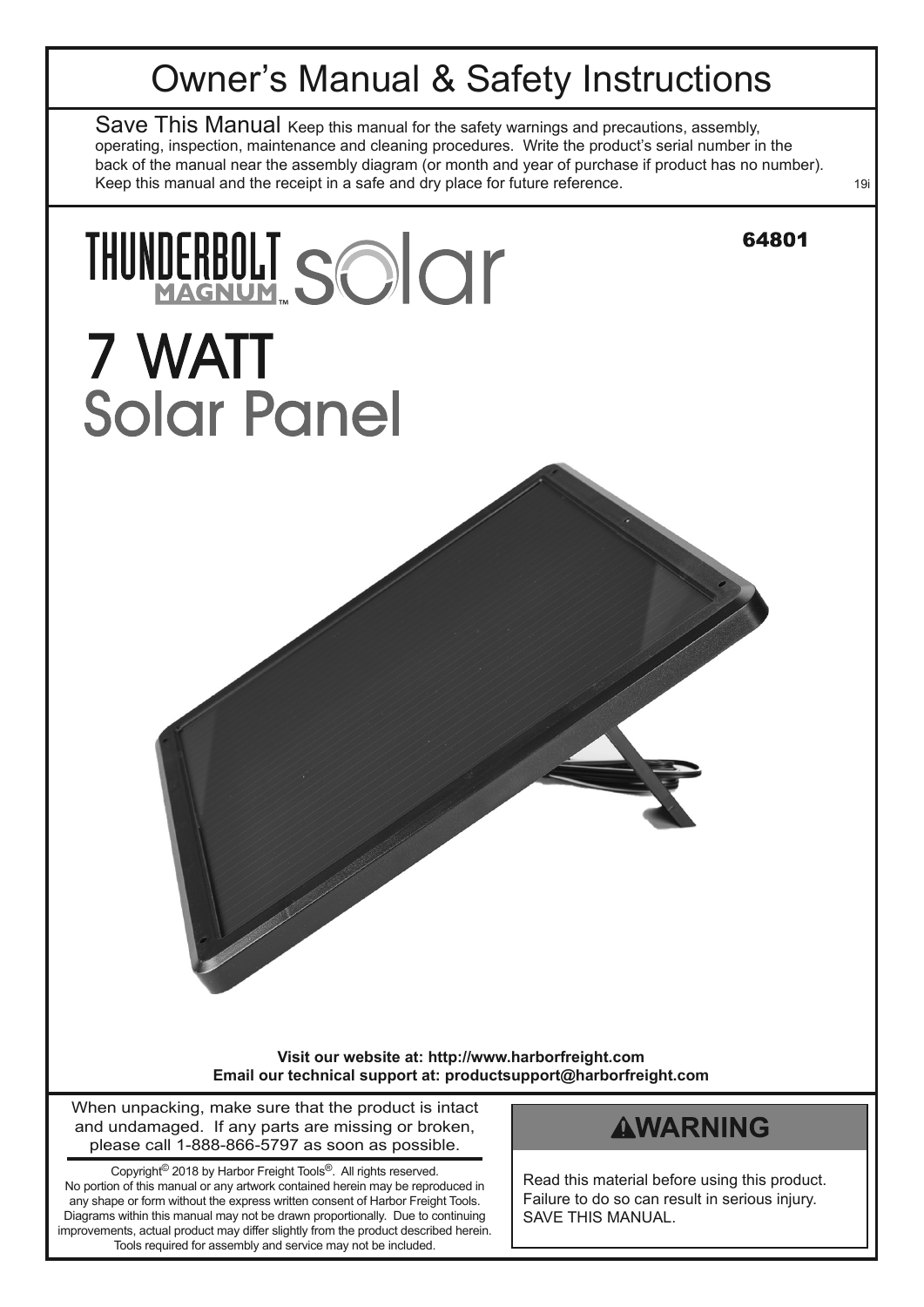# **table of contents**



| <b>WARNING SYMBOLS AND DEFINITIONS</b> |                                                                                                                                                                                          |  |  |  |  |
|----------------------------------------|------------------------------------------------------------------------------------------------------------------------------------------------------------------------------------------|--|--|--|--|
|                                        | This is the safety alert symbol. It is used to alert you to potential<br>personal injury hazards. Obey all safety messages that<br>follow this symbol to avoid possible injury or death. |  |  |  |  |
| <b>ADANGER</b>                         | Indicates a hazardous situation which, if not avoided,<br>will result in death or serious injury.                                                                                        |  |  |  |  |
| <b>AWARNING</b>                        | Indicates a hazardous situation which, if not avoided,<br>could result in death or serious injury.                                                                                       |  |  |  |  |
| <b>ACAUTION</b>                        | Indicates a hazardous situation which, if not avoided,<br>could result in minor or moderate injury.                                                                                      |  |  |  |  |
| <b>NOTICE</b><br><b>CAUTION</b>        | Addresses practices not related to personal injury.                                                                                                                                      |  |  |  |  |

# **iMpOrtant SaFety inStructiOnS**

# **AWARNING**

**read all safety warnings and all instructions.**  *Failure to follow the warnings and instructions may result in electric shock, fire and/or serious injury.*

**Save all warnings and instructions for future reference.**

# **reaD aLL inStructiOnS**

# **installation precautions**

- 1. **exercise special caution if working on roof or another high location.** Keep proper footing and balance at all times. Follow ladder supplier's precautions whenever working near or on a ladder.
- 2. **install all sensitive electrical components (including wiring connections, regulator, and battery) inside a weatherproof enclosure to prevent electric shock.**
- 3. **Do not wire multiple panels in series.** If you need to connect two or more solar panels together, this work must be done by a qualified electrician unless they are connected through a regulator.
- 4. This solar panel kit is not designed for tie-in to a grid. Only a licensed electrician and a licensed building contractor can safely design and implement a grid tie-in system. Any grid tie-in system must meet all applicable building and electrical codes, and must meet standards established by the area power company. Improper grid tie-in can result in electrocution, fire, and other serious personal injury and property damage. An incorrectly installed grid tie-in system can cause feedback voltage, resulting in electrocution of electrical utility workers.
- 5. **Do not stand on or otherwise apply pressure to panel.**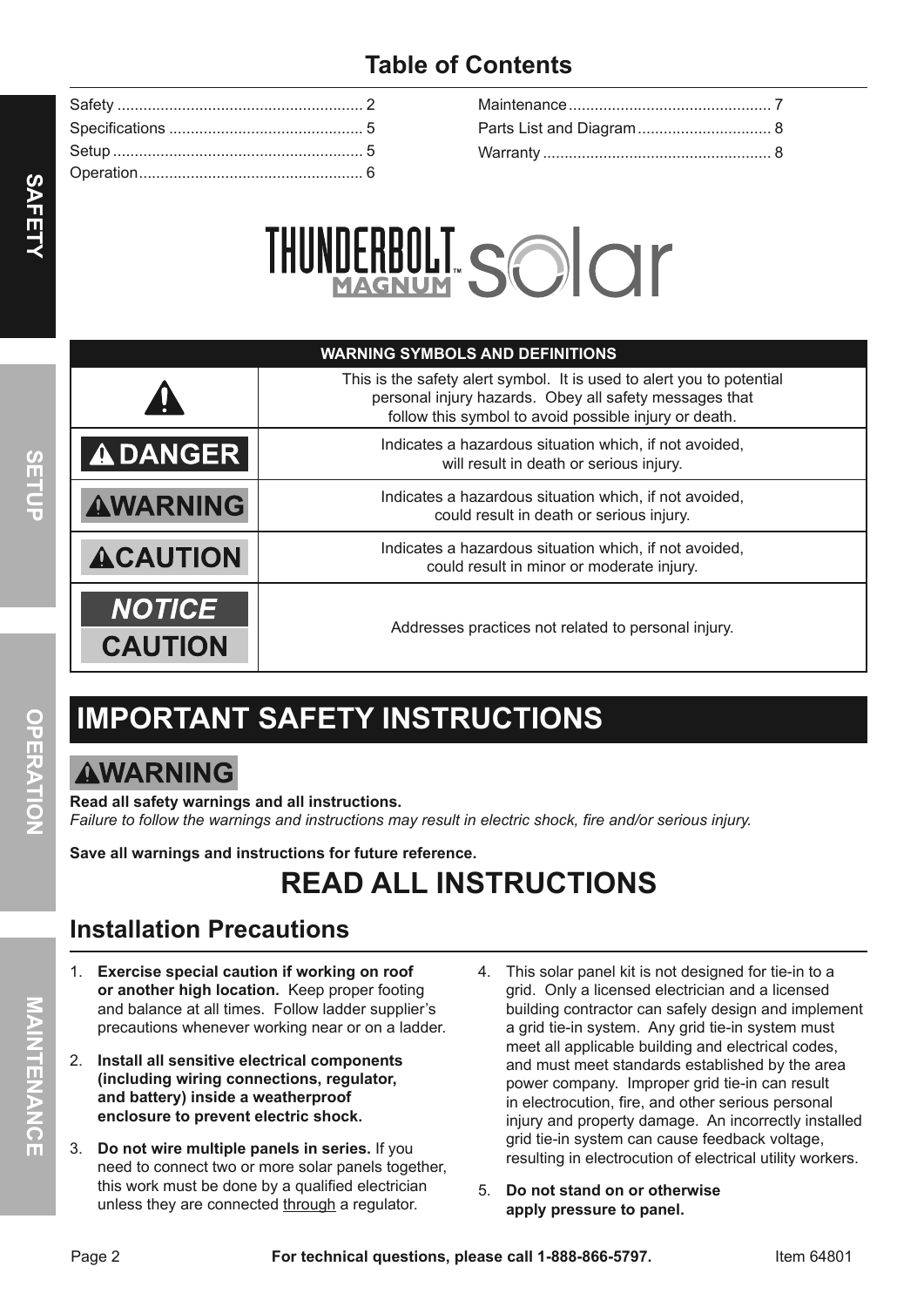MAINTENANCE

- 6. **Handle solar panel with care, edges may be sharp.**
- 7. **Do not focus light on panel.**
- 8. **install components with enough space to allow proper cooling.**
- 9. **this product may occasionally produce more current and/or voltage than its rated output. increase output ratings by 25% when determining component required voltage and amperage ratings.** Refer to Section 690-8 of the National Electrical Code for an additional multiplying factor of 125 percent (80 percent derating) which may apply.
- 10. Panel must be connected using UL listed outdoor rated wire of the correct thickness (gauge) for the amperage rating and length (see warning number 9 also). Follow the guidelines in the chart below:

| <b>Current</b> | <b>Maximum Length</b> |     |                           |                |                |  |
|----------------|-----------------------|-----|---------------------------|----------------|----------------|--|
| in Amps        | 5'                    | 10" | 15'                       | 20'            | 25'            |  |
| $0 - 5$        | 18                    |     |                           |                |                |  |
| $6 - 7$        | 18<br>16              |     |                           |                |                |  |
| 8              | 18<br>16              |     |                           |                |                |  |
| 10             | 18                    |     |                           | 16             |                |  |
| $11 - 12$      |                       |     |                           | 16             | 14             |  |
| 15             |                       |     |                           |                | 12             |  |
| 18             |                       |     | 14                        |                |                |  |
| 20             | 18                    | 16  | 14                        | 12             | 10             |  |
| $22 - 24$      |                       |     | 12                        |                |                |  |
| 30             | 14<br>16              |     |                           | 10             |                |  |
| 40             |                       | 12  | 10                        |                | 8              |  |
| 50             | 14                    |     |                           |                |                |  |
| 100            | 12                    | 10  |                           | 6              | $\overline{4}$ |  |
| 150            | 10                    | 8   |                           | $\overline{4}$ | $\overline{2}$ |  |
| 200            | 8                     | 6   |                           |                |                |  |
|                |                       |     | <b>Minimum Wire Gauge</b> |                |                |  |

# **Battery precautions**

1. **Wear splash-resistant anSi-approved safety goggles and electrically insulated gloves while working near batteries.**

- 11. Do not attach panel to power grid without proper regulator, inverter, and/or charge controller.
- 12. Install and use according to applicable National Electrical Code (NEC) standards.
- 13. This panel is not rated for use as fire-resistant roofing. If installing on a roof, install only over a fire resistant roof covering rated for the application.
- 14. Verify that installation surface has no hidden utility lines before drilling or driving screws.
- 15. Install only according to these instructions. Improper installation can create hazards.
- 16. Do not leave this solar panel attached to an automobile or trailer while it is in motion.
- 17. Handle panel with care. Glass may break or a sharp edge may be exposed during movement.
- 18. Keep installation area clean and well lit.
- 19. Install out of reach of children.
- 20. Keep bystanders out of the area during installation.
- 21. Do not install when tired or when under the influence of drugs or medication.

#### 22. **use this panel to trickle charge rechargeable 12V batteries only.**

- 23. The warnings, precautions, and instructions discussed in this instruction manual cannot cover all possible conditions and situations that may occur. It must be understood by the operator that common sense and caution are factors which cannot be built into this product, but must be supplied by the operator.
- 2. **use an appropriate charge controller whenever connected to battery.**
- 3. Charge, store, and maintain batteries according to supplier's instructions.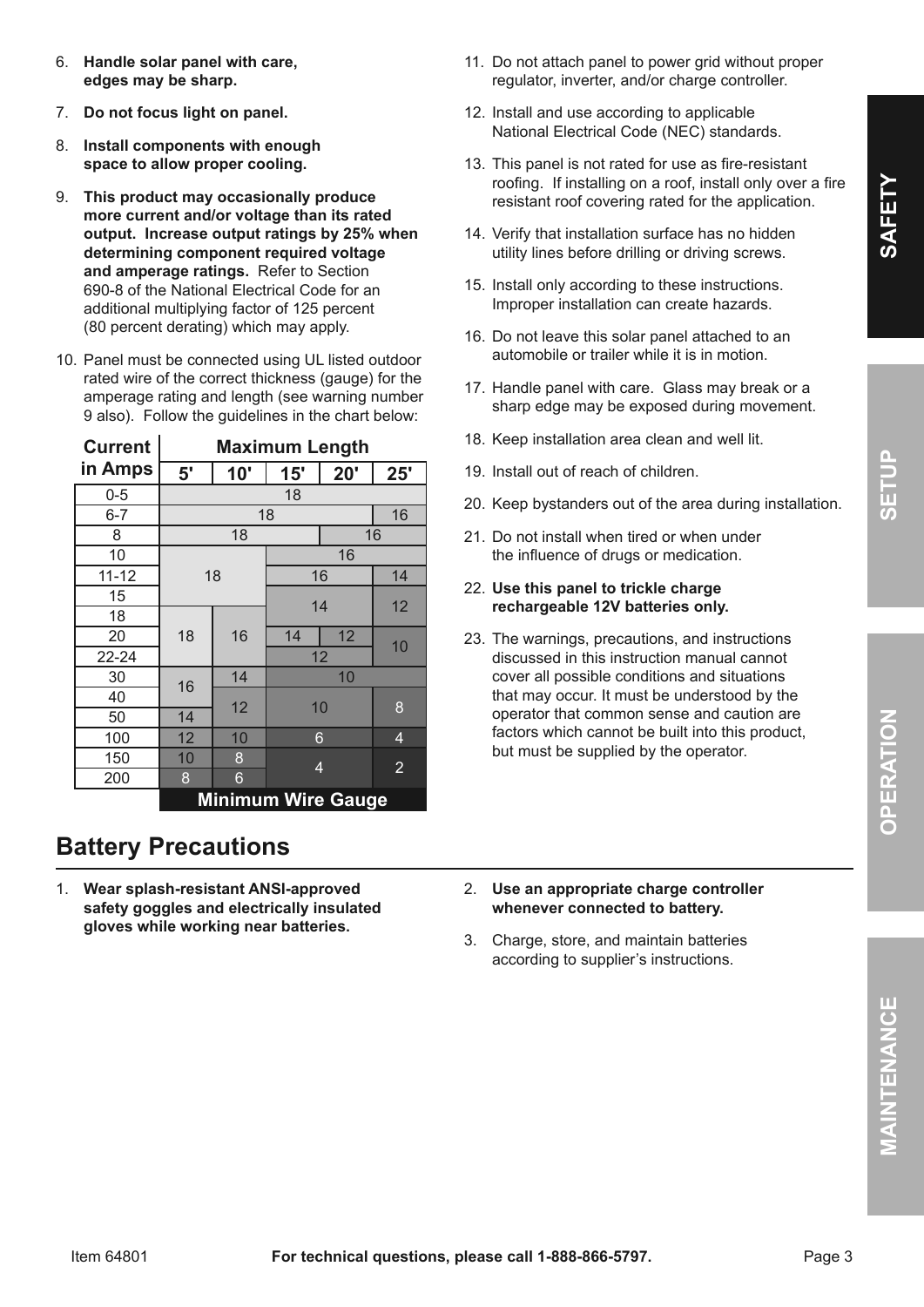## **Service precautions**

- 1. **Before service, maintenance, or cleaning:**
	- a. **Dry solar panels and outdoor wiring thoroughly while wearing electrically insulated gloves.**
	- b. **cover all solar panels with an opaque cover, such as a blanket.**
	- c. **Disconnect all solar panels.**
	- d. **Disconnect all batteries.**
- 2. **Do not service during rain, fog, or any other wet/humid weather.**
- 3. **Do not stand on or otherwise apply pressure to panel.**
- 4. Do not allow children to play with or near this or electrical components.
- 5. Inspect at least monthly; do not use if damaged, parts are loose, water is found inside the housing, electrical insulation is cracked or damaged, or connections are loose.
- 6. Maintain product labels and nameplates. These carry important safety information. If unreadable or missing, contact Harbor Freight Tools for a replacement.

# **SaVe tHeSe inStructiOnS.**

**Sa**

**Fety**

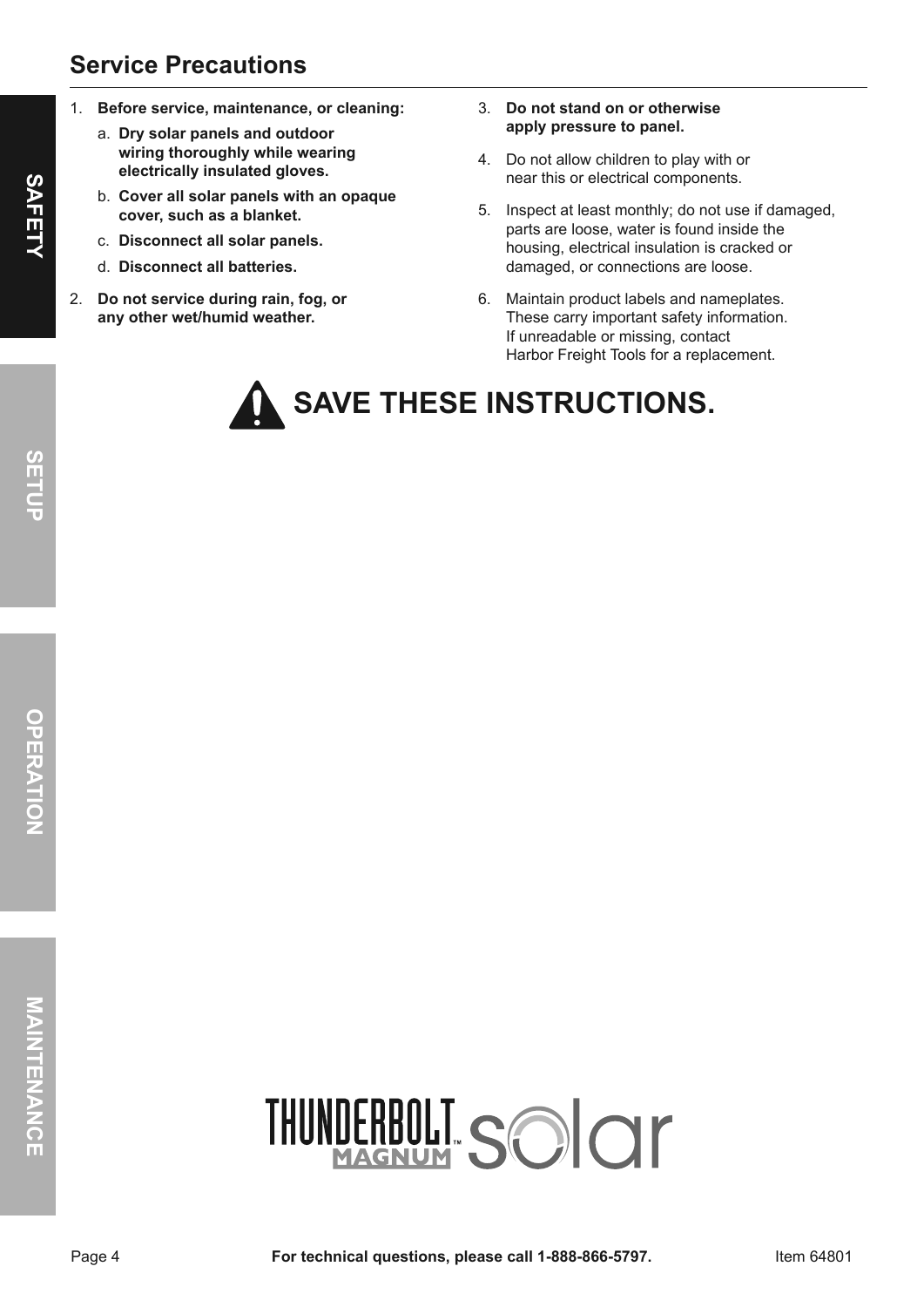### **Specifications**

Rated Output 18 VDC / 7 W

**note:** Performance will vary depending on temperature, brightness and time of sun exposure. Summer production will be higher than in the winter. Bright sunny days will generate higher output than cloudy days.

### **Set Up Instructions**

**read the entire iMpOrtant SaFety inStructiOnS section at the beginning of this manual including all text under subheadings therein before set up or use of this product.**

# **AWARNING**

**tO preVent SeriOuS inJury FrOM acciDentaL OperatiOn: Make sure that the power Switch/trigger is in the off-position and unplug the tool from its electrical outlet before performing any procedure in this section.**

**note:** For additional information regarding the parts listed in the following pages, refer to the Assembly Diagram near the end of this manual.

## **installation**

#### **Location**

- 1. Locate the Solar Panel where it will receive full, unobstructed sunlight, especially during midday. Nearby trees or tall plants will drop debris, requiring the panels to be cleaned more frequently.
- 2. The installation location for the Solar Panel, charge controller/regulator, and batteries must be inaccessible to children to prevent electric shock. Build a childproof enclosure if needed.
- 3. Install the charge controller/regulator and batteries in a weatherproof enclosure with proper ventilation.

#### **Setup**

This Solar Panel can be setup temporarily or permanently.

1. Use the pull-out stand on the rear panel for **temporary** setup.

**Note:** Avoid temporary set up on windy or stormy days.

2. Use the included mounting hardware for **permanent** setup using the predrilled holes in the corners of the panel. Do not drill additional holes in panel.

#### **Wiring**

**Note:** Only a licensed electrician and a licensed building contractor can safely design and implement a grid tie-in system. Any grid tie-in system must meet all applicable building and electrical codes, and must meet standards established by the area power company.

1. Run wires from panels, through weatherproof grommets and into enclosure where power inverter is located. Use wires of the proper size and rating and use twist connectors (not included) to connect wires.

Angle the face of the Solar Panel toward true south according to chart below:

| Latitude          | <b>Solar Panel Angle</b> |
|-------------------|--------------------------|
| $0-4^\circ$       | $10^{\circ}$             |
| $5-20^\circ$      | Latitude + 5°            |
| $21 - 45^{\circ}$ | Latitude + 10°           |
| $46-64^\circ$     | Latitude + $15^\circ$    |
| 65° or more       | $\overline{80^\circ}$    |

- 2. Connect battery to power inverter according to inverter's instructions. **WarninG!** Inverter must be properly rated and designed for this type of connection and power supply.
- 3. Secure all connections using terminals, or solder all wire splices to ensure good connections.
- 4. Weatherproof all connections and route the wire in a way that it will not be torn loose from the panel.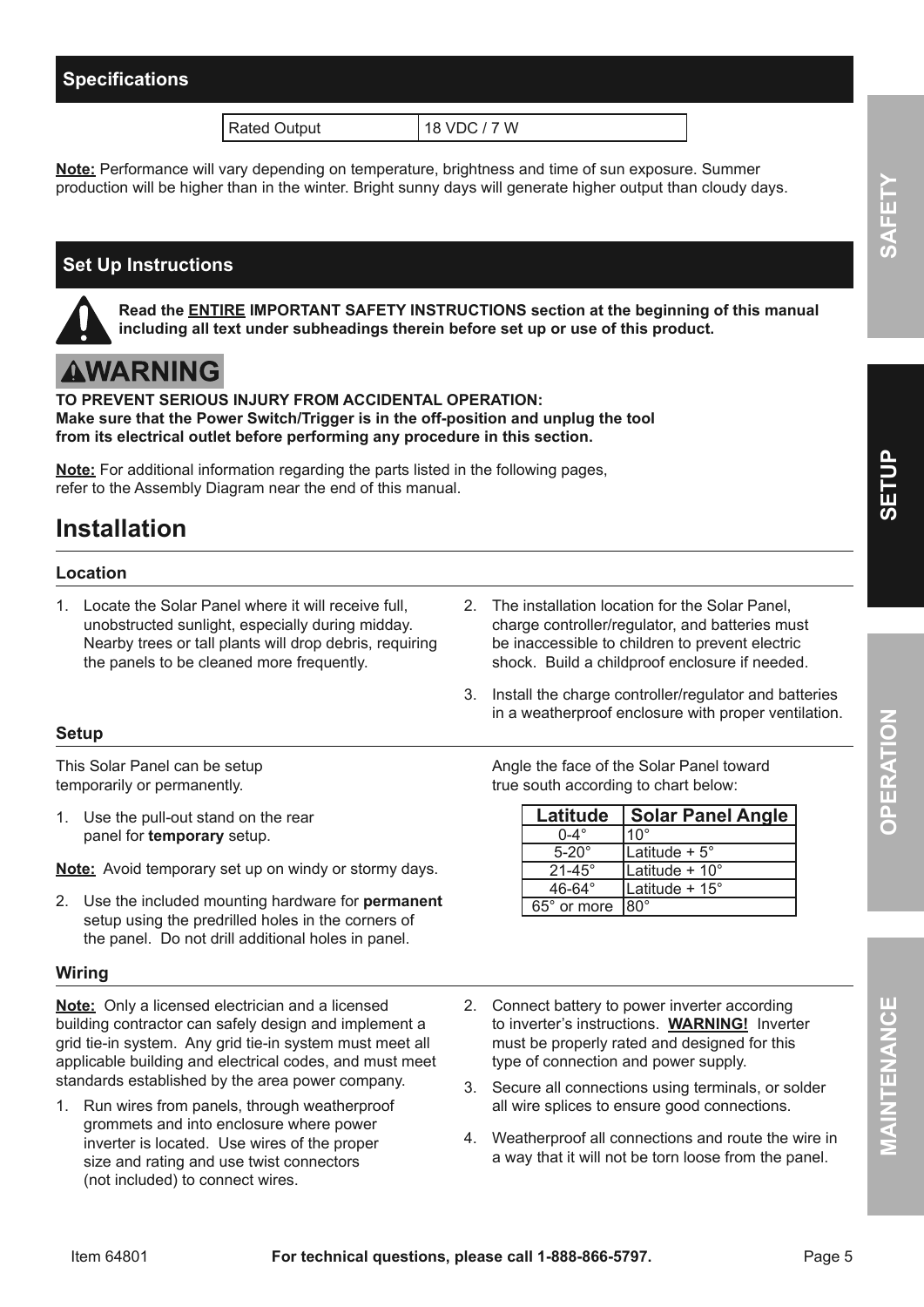### **Operating instructions**



**Sa**

**Fety**

**read the entire iMpOrtant SaFety inFOrMatiOn section at the beginning of this manual including all text under subheadings therein before set up or use of this product.**

**note:** Performance of the Solar Panels will vary dependent on site location, angle of the panels in relation to the arc of the sun, and available sunlight.

## **Operation**

1. Use this Solar Panel as a trickle charger to prevent rechargeable 12V batteries from discharging and damaging themselves when left in storage for longs periods of time. Some common uses of rechargeable 12V batteries include cars, trucks, ATVs, boats, water pumps, and deer feeders.

**Notice:** Disconnect Solar Panel from cigarette lighter or battery terminal before starting engine. Surges of electricity from the engine may damage the Solar Panel.

2. Connect the Solar Panel using either the 12V J-Plug Cable or the Battery Clamp J-Plug Cable.



**J-plug connection**

#### **12V J-plug cable:**

Connect the Solar Panel's J-Plug Cable to the 12V J-Plug Cable and plug the adapter into the vehicle's 12 volt socket (Ex: Cigarette lighter).



#### **Battery clamp J-plug cable:**

Connect the Solar Panel's J-Plug Cable to the Battery Clamp J-Plug Cable. Attach the positive clamp (red +) to the positive battery terminal (+) and the negative clamp (black -) to the negative battery terminal (-).

Warning: Use caution when connecting battery. Battery Clamp's red connector must go to positive (+) and black connector to negative (-). The Solar Panel will not work with reverse connection.



- 3. Expose the Solar Panel to sunlight.
- 4. The Solar Panel's LED will brighten indicating the panel is operating.
- 5. If setting up the Solar Panel temporarily and charging is complete, disconnect the Solar Panel from the battery or 12 volt socket. Store Solar Panel and cables in a dry, indoor area out of reach of children.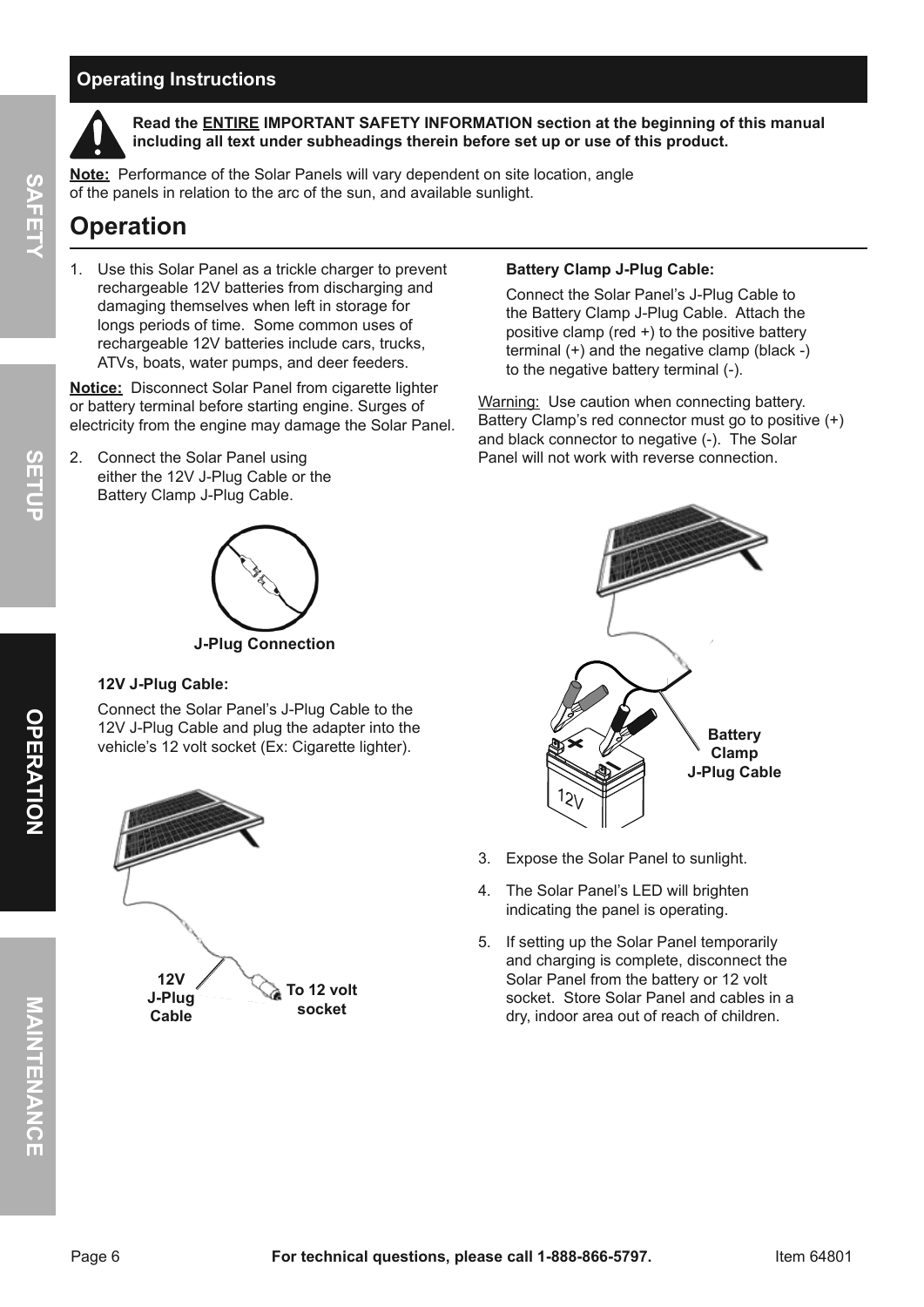### **Maintenance and Servicing**



**procedures not specifically explained in this manual must be performed only by a qualified technician.**

# **AWARNING**

**tO preVent SeriOuS inJury FrOM eLectric SHOcK: Before service, maintenance or cleaning:**

- a. **Dry solar panels and outdoor wiring thoroughly while wearing electrically insulated gloves.**
- b. **cover solar panels with an opaque cover.**
- c. **Disconnect all solar panels and batteries.**



**tO preVent SeriOuS inJury FrOM eLectric SHOcK Or cutS:** 

**Do not use damaged solar panel.** 

**if wiring insulation is damaged or weathered, glass is cracked, or housing is opened, have the problem corrected before further use.**

**note:** It is normal to see up to 20% degradation in amorphous silicon solar panel performance within the first 6 months before the amorphous coating stabilizes.

# **cleaning, Maintenance, and Lubrication**

Clean and inspect the Solar Panel system MONTHLY, or more frequently to maintain peak efficiency.

- 1. **Wear electrically insulated gloves and anSi-approved safety goggles.** Dry Solar Panels and outdoor wiring thoroughly.
- 2. **cover solar panels with opaque cover.**
- 3. **Disconnect all solar panels and batteries.**
- 4. Clean solar panels and connectors with damp soft cloth. Dry thoroughly. Do not clean with brushes, soap or solvents.
- 5. Inspect general condition of Solar Panel system (panels, batteries, controllers, and mounting). Check for loose hardware, wiring insulation damage or weathering, cracked glass, open housing, cracked or broken parts, loose or corroded contacts, and any other condition that may affect its safe operation.
- 6. Maintain batteries according to supplier's instructions.

# **adjustment for permanent Setup**

To increase efficiency:

- 1. **in the Winter,** increase the panel's angle by 10°.
- 2. **in the Summer,** decrease the angle by up to 10°.
- 3. **in Spring and Fall,** keep the angle recommended on page 5.

# **pLeaSe reaD tHe FOLLOWinG careFuLLy**

THE MANUFACTURER AND/OR DISTRIBUTOR HAS PROVIDED THE PARTS LIST AND ASSEMBLY DIAGRAM IN THIS MANUAL AS A REFERENCE TOOL ONLY. NEITHER THE MANUFACTURER OR DISTRIBUTOR MAKES ANY REPRESENTATION OR WARRANTY OF ANY KIND TO THE BUYER THAT HE OR SHE IS QUALIFIED TO MAKE ANY REPAIRS TO THE PRODUCT, OR THAT HE OR SHE IS QUALIFIED TO REPLACE ANY PARTS OF THE PRODUCT. IN FACT, THE MANUFACTURER AND/OR DISTRIBUTOR EXPRESSLY STATES THAT ALL REPAIRS AND PARTS REPLACEMENTS SHOULD BE UNDERTAKEN BY CERTIFIED AND LICENSED TECHNICIANS, AND NOT BY THE BUYER. THE BUYER ASSUMES ALL RISK AND LIABILITY ARISING OUT OF HIS OR HER REPAIRS TO THE ORIGINAL PRODUCT OR REPLACEMENT PARTS THERETO, OR ARISING OUT OF HIS OR HER INSTALLATION OF REPLACEMENT PARTS THERETO.